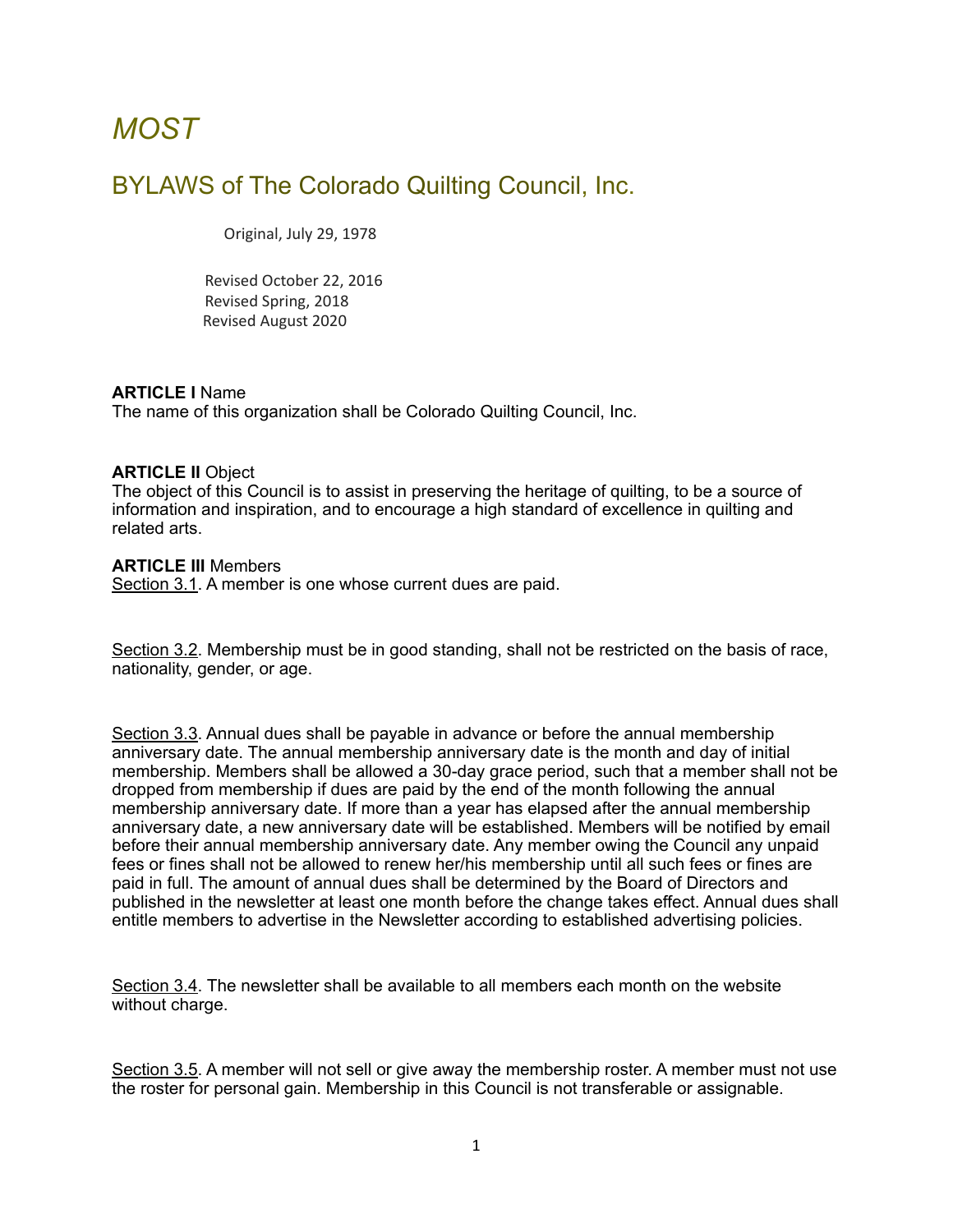Section 3.6. Each member agrees, as a condition of membership, to release and waive any claim he or she has or may have against the Council, its officers, employees, committee members or agents arising out of or related to the member's participation in activities of the Council or arising out of any by the Council or its Board of Directors to discipline or expel any member or officer.

#### **ARTICLE IV Officers**

Section 4.1. The elected officers of the Council shall be President, 1st Vice-President, 2nd Vice-President, 2nd Vice President Elect, Recording Secretary and Treasurer.

Section 4.2. The appointed officers shall be Corresponding Secretary, Parliamentarian and such other officers as the Board of Directors shall deem desirable. The President shall be solely responsible for said appointments.

Section 4.3. A Nominating Committee Chairperson shall be appointed by the President by the January meeting. The Chairperson shall form a committee of not less than five (5) members which shall present its report at the August meeting. The Nominating Committee shall provide a copy of its report, and a resume and photograph of at least one candidate for each office to the Newsletter Editor to be printed in the September newsletter. At the August meeting, further nominations may be made from the floor, provided the nominee is present or has given written consent to serve if elected.

Section 4.4. Election of officers shall be by printed ballot provided by the Council in the September Newsletter. No other ballots shall be provided. Officers shall be elected by a majority of the votes cast and received by the Nominating Committee within the specified time. No other votes shall be considered. The results of the election shall be announced at the October meeting wherein a quorum where at least 30 members are present. Installation of newly elected officers will take place at the December meeting. The President, the 1st Vice-President, the Treasurer, and the Secretary shall serve a term of one year. The two Vice Presidents and 2nd VP elect of shall each serve a two-year term. The first year after the ratification of these Bylaws changes (2009), one 2nd Vice President shall be elected to a oneyear term. This will create a staggered election cycle for the terms of the two 2nd Vice Presidents. The 2nd Vice President who is newly elected will be designated 2nd Vice President Elect. Thereafter, the office of 2nd Vice President will be a two-year term, each elected in alternating years to commence at the installation of officers. The term of office of all officers shall commence on January 1. All Board members elected or appointed shall be members in good standing of CQC.

a). Ballots shall be printed in the September Newsletter.

b). Ballots, after being counted, shall be sealed, and destroyed after 30 days. Election results shall be read at the November Board meeting and recorded in the Secretary's minutes.

Section 4.5. No member shall hold more than one elected office at a time.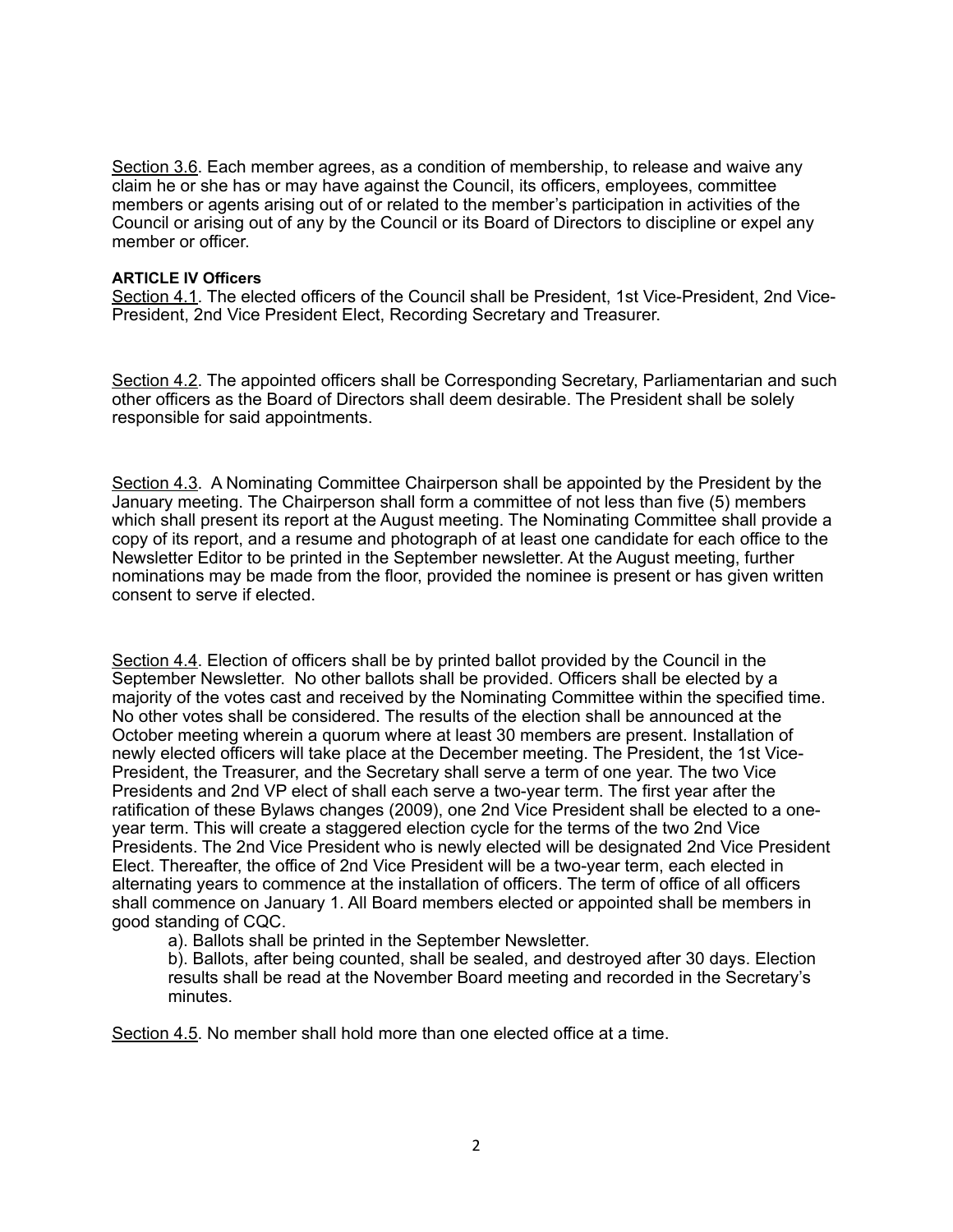Section 4.6. A vacancy in the office of President shall be filled by the 1st Vice President. A vacancy created in the office of the 1st Vice President shall be filled by ballot election at the next regular meeting after notice has been given in the Newsletter. Any other vacancy on the Board of Directors shall be filled by a ballot vote of the Board of Directors. If there is only one nominee, a voice vote may be taken.

Section 4.7. Duties of Officers:

## **a). The President shall:**

(1) Preside at all Council and Board of Directors meetings.

(2) Be ex-officio member of all committees except the Nominating Committee.

(3) Appoint the Corresponding Secretary, Parliamentarian, Standing Committees and Special Committees, as needed, by the January Board meeting. Such appointments are subject to the approval of the Board of Directors.

(4) Be required to sign all contracts and bank accounts.

(5) Sign checks in the absence of the Treasurer.

(6) Prepare a written annual report and provide a copy to the Recording Secretary and Newsletter.

(7) Appoint at least 2 members and the CQC Treasurer to serve on the budget committee to prepare the Council's annual budget.

(8) Function as the presiding officer of the Budget Committee.

(9) Transfer records of the office to the successor as soon as possible, but no later than the January Board meeting.

(10) Perform such other duties as may be required or directed by the Board of Directors.

## **b. The 1st Vice President shall:**

(1) Preside in the absence of, or at the request of, the President.

(2) Be Chairperson of the Membership Committee.

(3) Prepare a written annual report and provide a copy to the President, Recording Secretary and Newsletter.

(4) Produce an annual roster and maintain membership list.

(5) Transfer records of the office to the successor as soon as possible but no later than the January Board meeting.

(6) Perform such other duties as may be required or directed by the Board of Directors.

# c**. The 2nd Vice President shall:**

(1) Be Chairperson of the Program Committee.

(2) Prepare a written annual report and provide a copy to the President, Recording Secretary and Newsletter.

(3) Transfer records of the office to the successor as soon as possible but no later than the January Board meeting

(4) Perform such other duties as may be required or directed by the Board of Directors.

# **d. The 2nd Vice President Elect shall:**

(1) Assist the 2nd Vice President in their duties as Program Committee chairperson.

(2) Prepare a written annual report and provide a copy to the President and Newsletter.

(3) Transfer records of the office to the successor as soon as possible but no later than the January Board meeting.

(4) Perform such other duties as may be required or directed by the Board of Directors.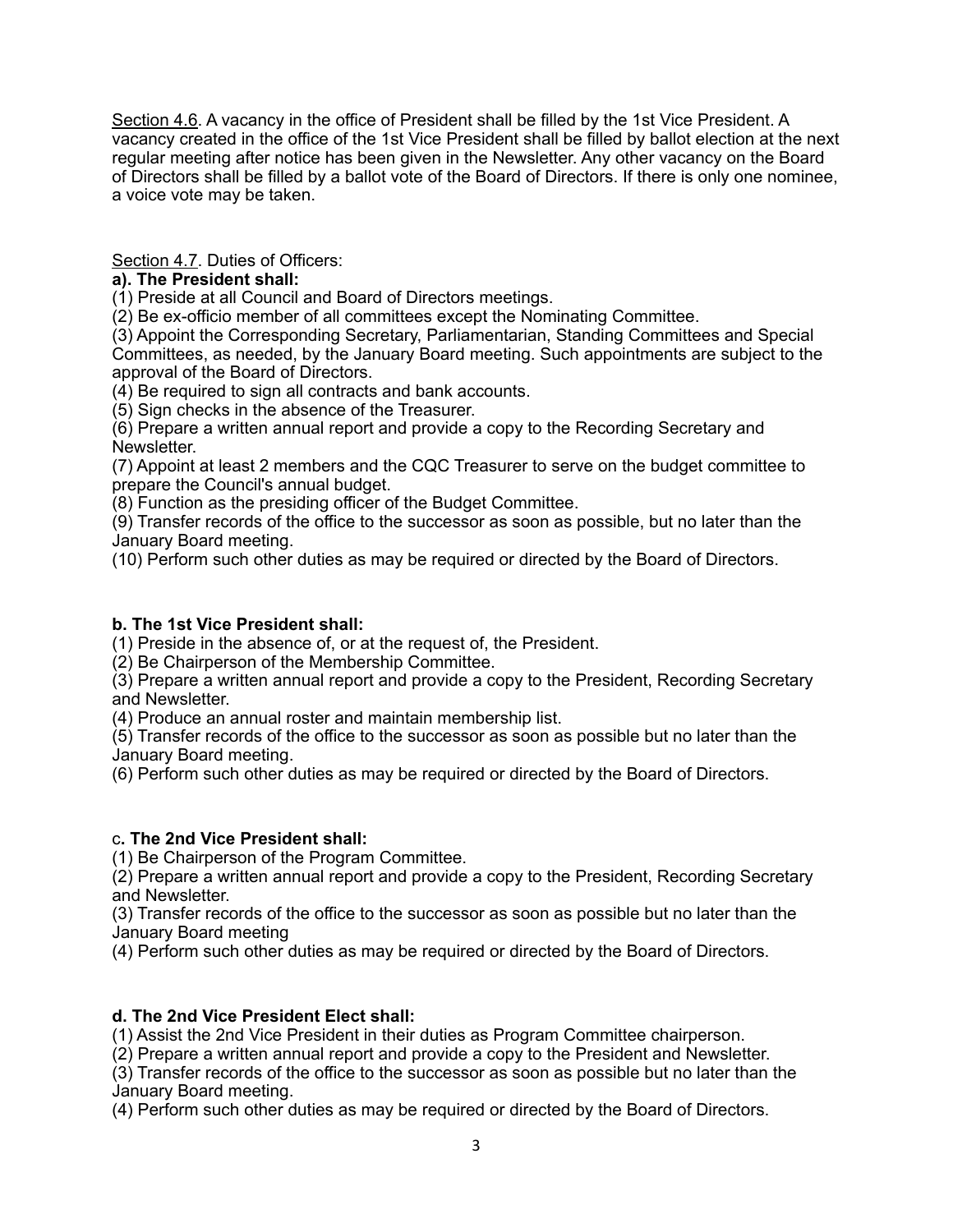#### **e. The Recording Secretary shall:**

(1) Record the proceedings of all meetings of the Council and Board of Directors.

(2) Send copies of the minutes to the President, 1st Vice President and Newsletter Editor by the end of the current month. (within 3 days of meeting)

(3) Prepare a written annual report and provide a copy to the President and Newsletter.

(4) Transfer records of the office to the successor as soon as possible, but no later than the January Board meeting. The original minutes of the annual meeting shall be mailed/emailed to the incoming Recording Secretary and copies sent to the incoming President, 1st Vice President and Newsletter Editor within seven (7) days after the annual meeting.

(5) Perform such other duties as may be required or directed by the Board of Directors.

#### **f. The Treasurer shall:**

(1)l Receive funds, deposit them in the bank, and keep accurate financial records. (2) Make disbursements as authorized by the Council. No disbursements shall be honored without validated receipts.

(3) Sign checks for authorized disbursements and process credit card charges.

(4) At the end of each month, give the Council Bookkeeper all check/request forms, deposit slips and copies of the check register for the month. (Council Bookkeeper will prepare the monthly financial statement, reconcile the bank statements to the accounting records and return all records to the Treasurer for safe keeping).

(5) If online banking is used, print the monthly bank statement, and reconcile it to the accounting records. If online banking is not used, obtain the monthly bank statement from the Bookkeeper, and reconcile it to the check register.

(6) Be present at Quilt-A-Fair.

(7) Obtain bank forms for the successor and complete them by the January Board Meeting. Accompany any new officers to the bank to change authorized signatories for all accounts.

(8) Work with the Council President and Bookkeeper to review and finalize the budgets submitted by the Committee Chairpersons.

(9) Prepare and present a Treasurer's report at each meeting. Submit a Treasurer's report to the Newsletter Editor every month by the newsletter deadline. Work with the Council Bookkeeper to create this report from the accounting records.

(10) Prepare quarterly and year-to-date revenue and expense reports by committee and by line item for distribution at the Board Meeting.

(11) State and Federal filing/Tax/Legal/Insurance:

(12) If there is not a separate Games Manager, obtain annual raffle license and attend appropriate training, submit all necessary reports to the proper authorities, provide a copy to Games Manager, work with Bookkeeper to get quarterly reports filed with the Secretary of State.

(13) Obtain and/or renew the Council's sales tax license and file all applicable reports.

(14) Provide sales tax rates to all committees that sell items (Retreats, Quilt-A-Fair,

etc.) and to the Council's Bookkeeper.

(15) Work with the Council Bookkeeper to submit the accounting records and financial statements for audit if requested by Council.

(16) Work with the Council Bookkeeper to deliver the books and annual financial statements to the Council's tax accountant for preparation of forms 990 and 990T (Tax Returns for Organizations Exempt from Income Tax) any other required federal and state income tax forms around February 15th.

(17) Complete the online filing of the Council's Annual Report with the Colorado Secretary of State by May 31.

(18) Ensure the Council's trade names, and logo registrations are up to date with the Colorado Secretary of State.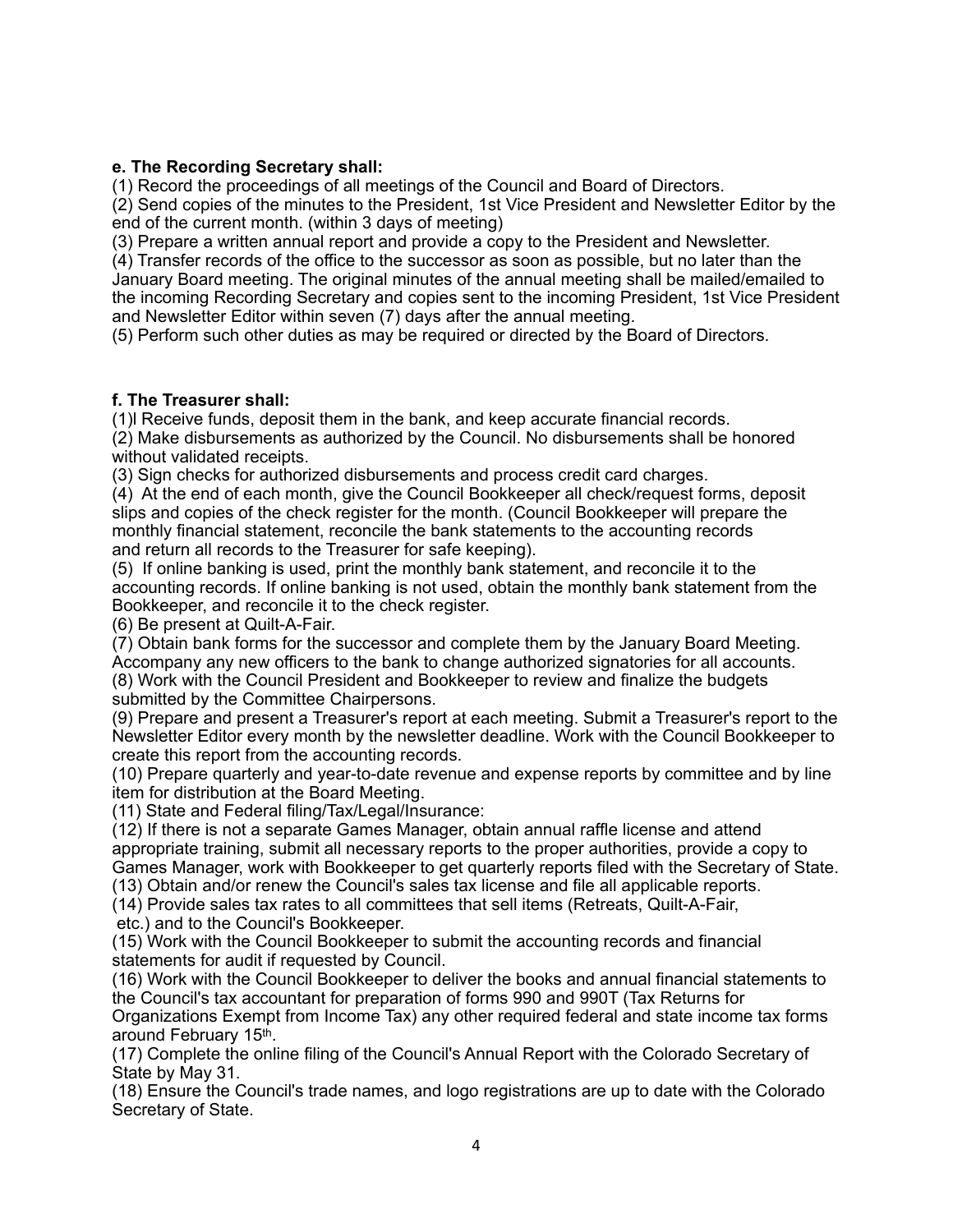(19) Work with Events Coordinator/Hospitality as appropriate and the Council's insurance agent to obtain certificate of insurance forms, as necessary. (20) Perform such other duties as may be required or directed by the Board of Directors.

Section 4.8. Removal from office may be for cause or when the best interest of the Council will be served thereby. Appointed officers may be removed by a majority vote of the Board of Directors. Elected Officers may be removed from office in the same manner as elected. Removal of an officer from an elected office shall also constitute removal of such officer from the Board of Directors

# **ARTICLE V Meeting**

Section 5.1 The regular meetings of the Council shall be held on the fourth Saturday of each month, at the time and place published in the Newsletter, except May, September and November/December, which meetings shall be held on such dates as announced in the Newsletter. Regular meeting days may be changed by two-thirds ( $2/3$ rds) vote of the members present at a previous meeting.

Section 5.2 The regular meeting in December shall be known as the Annual Meeting, at which time the installation of the newly elected officers shall be held and the annual reports of the officers and Committee Chairpersons shall be available.

Section 5.3 Special meetings may be called by the President or by any two Directors. The person or persons authorized to call a Special Meeting of the Board may designate any place for holding a Special general Meeting.

Section 5.4 A Quorum shall consist of thirty (30) members. If a quorum is not present at any meeting of the members, a majority of the members present may adjourn the meeting from time to time without further notice.

# **ARTICLE VI The Board of Directors**

Section 6.1 The elected officers and the Immediate Past President shall constitute the Board of Directors. The Parliamentarian, the Corresponding Secretary, and the Committee Chairpersons (or a designated representative) shall attend in an advisory capacity.

Section 6.2 The Board of Directors shall transact such business as may be necessary between regular Council meetings, subject to ratification by the Council. The Board of Directors shall select an individual versed in accounting methods to audit the financial records, as necessary. The Board of Directors shall make recommendations to the Council and perform such other duties as specified in the Bylaws. The Board shall be subjected to the orders of the Council, and none of its acts shall conflict with actions taken by the Council.

Section 6.3 The Board of Directors shall meet once a month. Notice of each meeting of the Directors shall be published in the Newsletter. The notice of all meetings shall state the place, date, and time thereof, but need not state the purpose or purposes thereof. Upon a majority vote of the Board of Directors, the notice may be waived to better accommodate the Board members.

Section 6.4 A quorum shall be a majority of the Board members.